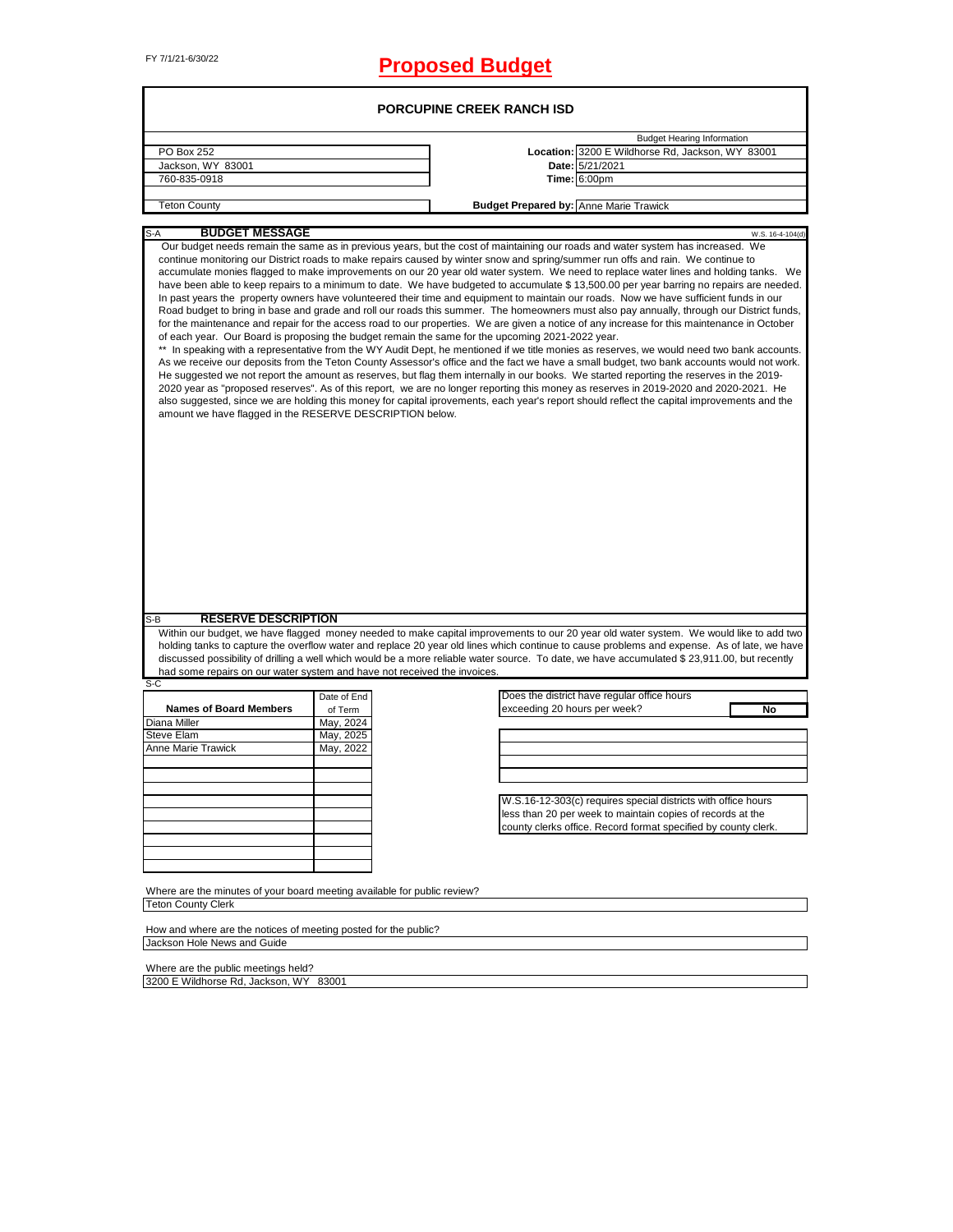#### **PROPOSED BUDGET SUMMARY**

|       | <b>OVERVIEW</b>                                             | 2019-2020<br>Actual | 2020-2021<br>Estimated | 2021-2022<br>Proposed | Pending<br>Approval |
|-------|-------------------------------------------------------------|---------------------|------------------------|-----------------------|---------------------|
|       |                                                             |                     |                        |                       |                     |
| $S-1$ | <b>Total Budgeted Expenditures</b>                          | \$14.887            | \$18,798               | \$18.176              |                     |
| $S-2$ | <b>Total Principal to Pay on Debt</b>                       | \$0                 | \$0                    |                       |                     |
| $S-3$ | <b>Total Change to Restricted Funds</b>                     | \$0                 | \$0                    |                       |                     |
|       |                                                             |                     |                        |                       |                     |
| $S-4$ | <b>Total General Fund and Forecasted Revenues Available</b> | \$53,444            | \$53,444               | \$67,154              |                     |
|       |                                                             |                     |                        |                       |                     |
| $S-5$ | Amount requested from County Commissioners                  | \$31,676            | \$31,676               | \$31,676              |                     |
|       |                                                             |                     |                        |                       |                     |
| $S-6$ | <b>Additional Funding Needed:</b>                           |                     |                        |                       |                     |

|              |                                              | 2019-2020     | 2020-2021 | 2021-2022                 | Pending                                                                                                                                                                                                                          |
|--------------|----------------------------------------------|---------------|-----------|---------------------------|----------------------------------------------------------------------------------------------------------------------------------------------------------------------------------------------------------------------------------|
|              | <b>REVENUE SUMMARY</b>                       | Actual        | Estimated | Proposed                  | Approval                                                                                                                                                                                                                         |
|              |                                              |               |           |                           |                                                                                                                                                                                                                                  |
| $S-7$        | <b>Operating Revenues</b>                    | \$0           | \$0       | \$0                       | e di Tanzania.<br>Tanàna amin'ny faritr'i Normandie, ao amin'ny faritr'i Normandie.<br>Tanàna amin'ny faritr'i Normandie.                                                                                                        |
|              |                                              |               |           |                           | a a a an t-òrdan an t-òrdan an t-òrdan an t-òrdan an t-òrdan an Dùbhaidh.<br>Tacairtean                                                                                                                                          |
| $S-8$        | Tax levy (From the County Treasurer)         | \$31,676      | \$31,676  | \$31,676                  |                                                                                                                                                                                                                                  |
| $S-9$        | <b>Government Support</b>                    | \$0           | \$0       | \$0                       | en de la familie de la familie de la familie de la familie de la familie de la familie de la familie de la fam<br>Estat de la familie de la familie de la familie de la familie de la familie de la familie de la familie de la  |
| $S-10$       | <b>Grants</b>                                | \$0           | \$0       | \$0                       |                                                                                                                                                                                                                                  |
| $S-11$       | Other County Support (Not from Co. Treas.)   | \$0           | \$0       | \$0                       | e de la composición de la composición de la composición de la composición de la composición de la composición<br>Campo de la composición de la composición de la composición de la composición de la composición de la composic  |
| $S-12$       | <b>Miscellaneous</b>                         | \$0           | \$0       | \$0                       |                                                                                                                                                                                                                                  |
| $S-13$       | <b>Other Forecasted Revenue</b>              | \$0           | \$0       | \$0                       | en de la familie de la familie de la familie de la familie de la familie de la familie de la familie de la fa<br>Construction de la familie de la familie de la familie de la familie de la familie de la familie de la familie  |
|              |                                              |               |           |                           |                                                                                                                                                                                                                                  |
| $S-14$       | <b>Total Revenue</b>                         | \$31,676      | \$31,676  | \$31,676                  |                                                                                                                                                                                                                                  |
|              | FY 7/1/21-6/30/22                            |               |           | PORCUPINE CREEK RANCH ISD |                                                                                                                                                                                                                                  |
|              |                                              | 2019-2020     | 2020-2021 | 2021-2022                 | Pending                                                                                                                                                                                                                          |
|              | <b>EXPENDITURE SUMMARY</b>                   | Actual        | Estimated | Proposed                  | Approval                                                                                                                                                                                                                         |
|              |                                              |               |           |                           |                                                                                                                                                                                                                                  |
| $S-15$       | <b>Capital Outlay</b>                        | \$0           | \$0       | \$0                       | en de la familie de la familie de la familie de la familie de la familie de la familie de la familie de la fa<br>Constitution de la familie de la familie de la familie de la familie de la familie de la familie de la familie  |
| $S-16$       | <b>Interest and Fees On Debt</b>             | \$0           | \$0       | \$0                       | en de la filosofia<br>Monte de la filosofia                                                                                                                                                                                      |
| $S-17$       | <b>Administration</b>                        | \$127         | \$297     | \$250                     | <u>Mille S</u>                                                                                                                                                                                                                   |
| $S-18$       | <b>Operations</b>                            | \$14,660      | \$18,401  | \$17,826                  | <u>Tillisti k</u>                                                                                                                                                                                                                |
| $S-19$       | <b>Indirect Costs</b>                        | \$100         | \$100     | \$100                     | <u>Mariti </u>                                                                                                                                                                                                                   |
| <b>S-20R</b> | <b>Expenditures paid by Reserves</b>         | \$0           | \$0       | \$0                       | en de la familie de la familie de la familie de la familie de la familie de la familie de la familie de la fam<br>Constitution de la familie de la familie de la familie de la familie de la familie de la familie de la familie |
| $S-20$       | <b>Total Expenditures</b>                    | \$14,887      | \$18,798  | \$18,176                  | <u>Marajevi po pre</u>                                                                                                                                                                                                           |
|              |                                              |               |           |                           |                                                                                                                                                                                                                                  |
|              |                                              | 2019-2020     | 2020-2021 | 2021-2022                 | Pending                                                                                                                                                                                                                          |
|              | <b>DEBT SUMMARY</b>                          | Actual        | Estimated | Proposed                  | Approval                                                                                                                                                                                                                         |
|              |                                              |               |           |                           |                                                                                                                                                                                                                                  |
| $S-21$       | <b>Principal Paid on Debt</b>                | \$0           | \$0       | \$0                       | <u> Kili</u>                                                                                                                                                                                                                     |
|              |                                              |               |           |                           |                                                                                                                                                                                                                                  |
|              | <b>CASH AND INVESTMENTS</b>                  | 2019-2020     | 2020-2021 | 2021-2022                 | Pending                                                                                                                                                                                                                          |
|              |                                              | <b>Actual</b> | Estimated | Proposed                  | Approval                                                                                                                                                                                                                         |
|              |                                              |               |           |                           |                                                                                                                                                                                                                                  |
| $S-22$       | <b>TOTAL GENERAL FUNDS</b>                   | \$21,768      | \$21,768  | \$35,478                  | <u>Maritim p</u>                                                                                                                                                                                                                 |
|              |                                              |               |           |                           |                                                                                                                                                                                                                                  |
|              | <b>Summary of Reserve Funds</b>              |               |           |                           |                                                                                                                                                                                                                                  |
| $S-23$       | <b>Beginning Balance in Reserve Accounts</b> |               |           |                           |                                                                                                                                                                                                                                  |
| $S-24$       | a. Sinking and Debt Service Funds            | \$0           | \$0       | \$0                       |                                                                                                                                                                                                                                  |
| $S-25$       | b. Reserves                                  | \$0           | \$0       | \$0                       | e de la composición de la composición de la composición de la composición de la composición de la composición<br>Composición                                                                                                     |
| $S-26$       | c. Bond Funds                                | \$0           | \$0       | \$0                       |                                                                                                                                                                                                                                  |
|              | Total Reserves (a+b+c)                       | \$0           | \$0       | \$0                       | en de la filosofia<br>Unidadese                                                                                                                                                                                                  |
| $S-27$       | Amount to be added                           |               |           |                           |                                                                                                                                                                                                                                  |
| $S-28$       | a. Sinking and Debt Service Funds            | \$0           | \$0       | \$0                       | anan<br>Mala                                                                                                                                                                                                                     |
| $S-29$       | b. Reserves                                  | \$0           | \$0       | \$0                       | en de la familie de la familie de la familie de la familie de la familie de la familie de la familie de la fam<br>Estat de la familie de la familie de la familie de la familie de la familie de la familie de la familie de la  |
| $S-30$       | c. Bond Funds                                | \$0           | \$0       | \$0                       | anna<br>Michel                                                                                                                                                                                                                   |
|              | Total to be added (a+b+c)                    | \$0           | \$0       | \$0                       | an dhe                                                                                                                                                                                                                           |
|              |                                              |               |           |                           |                                                                                                                                                                                                                                  |
| $S-31$       | Subtotal                                     | \$0           | \$0       | \$0                       | elli S                                                                                                                                                                                                                           |
|              | <b>Less Total to be spent</b>                | \$0           | \$0       | \$0                       | M.                                                                                                                                                                                                                               |

S-33 **TOTAL RESERVES AT END OF FISCAL YEAR** \$0 \$0 \$0 \$0

*End of Summary*

*Budget Officer / District Official (if not same as "Submitted by")*

5/21/2021 Date adopted by Special District

Jackson, WY 83001 **DISTRICT ADDRESS:** PO Box 252 **PREPARED BY:** Anne Marie Trawick

**DISTRICT PHONE:** 760-835-0918

1/23/19 *Form approved by Wyoming Department of Audit, Public Funds Division Prepared in compliance with the Uniform Municipal Fiscal Procedures Act (W.S. 16-4-101 through 124) as it applies.*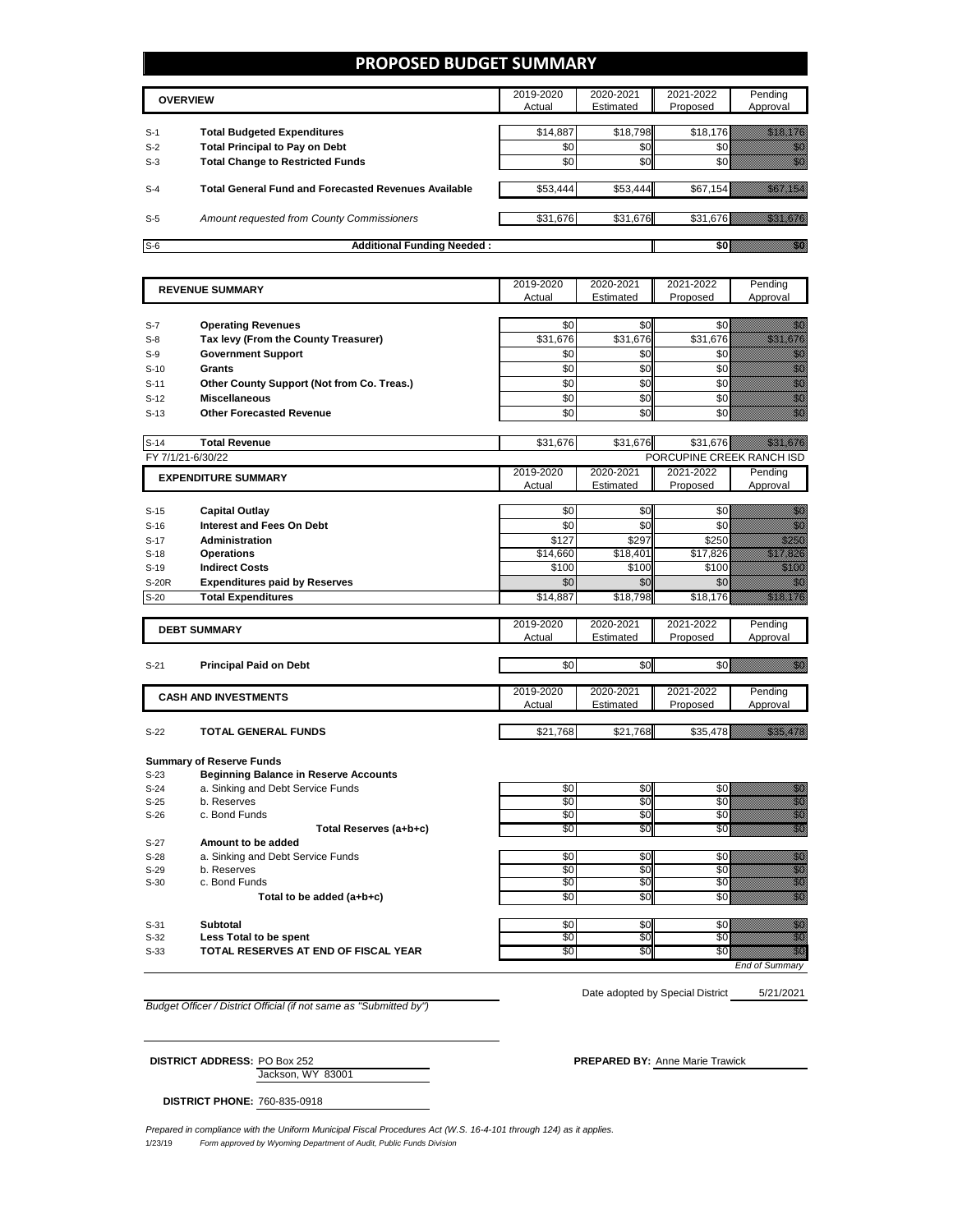|                    | PORCUPINE CREEK RANCH ISD                      |                                 |           |           | <b>FYE</b>      | 6/30/2022                                                                                                                            |
|--------------------|------------------------------------------------|---------------------------------|-----------|-----------|-----------------|--------------------------------------------------------------------------------------------------------------------------------------|
|                    | <b>NAME OF DISTRICT/BOARD</b>                  |                                 |           |           |                 |                                                                                                                                      |
|                    |                                                |                                 |           |           |                 |                                                                                                                                      |
|                    | <b>PROPERTY TAXES AND ASSESSMENTS</b>          |                                 |           |           |                 |                                                                                                                                      |
|                    |                                                |                                 |           |           |                 |                                                                                                                                      |
|                    |                                                | <b>DOA Chart</b><br>of Accounts | 2019-2020 | 2020-2021 | 2021-2022       | Pending                                                                                                                              |
| $R-1$              | <b>Property Taxes and Assessments Received</b> |                                 | Actual    | Estimated | Proposed        | Approval                                                                                                                             |
| $R-1.1$            | Tax Levy (From the County Treasurer)           | 4001                            | \$31,676  | \$31,676  | \$31,676        | <u>ting and the second second and the second second in the second second second in the second second second second</u>               |
| $R-1.2$            | Other County Support (see note on the right)   | 4005                            |           |           |                 |                                                                                                                                      |
|                    |                                                |                                 |           |           |                 |                                                                                                                                      |
|                    | <b>FORECASTED REVENUE</b>                      |                                 |           |           |                 |                                                                                                                                      |
|                    |                                                |                                 |           |           |                 |                                                                                                                                      |
|                    |                                                | <b>DOA Chart</b>                | 2019-2020 | 2020-2021 | 2021-2022       | Pending                                                                                                                              |
|                    |                                                | of Accounts                     | Actual    | Estimated | Proposed        | Approval                                                                                                                             |
| $R-2$              | <b>Revenues from Other Governments</b>         |                                 |           |           |                 |                                                                                                                                      |
| $R-2.1$            | State Aid                                      | 4211                            |           |           |                 |                                                                                                                                      |
|                    | R-2.2 Additional County Aid (non-treasurer)    | 4237                            |           |           |                 |                                                                                                                                      |
|                    | R-2.3 City (or Town) Aid                       | 4237                            |           |           |                 |                                                                                                                                      |
|                    | R-2.4 Other (Specify)                          | 4237                            |           |           |                 |                                                                                                                                      |
|                    | R-2.5 Total Government Support                 |                                 | \$0       | \$0       | $\overline{50}$ | en de la filosofia<br>Maria de la filòla del conte del conte del conte del conte del conte del conte del conte del conte del conte d |
| $R-3$              | <b>Operating Revenues</b>                      |                                 |           |           |                 |                                                                                                                                      |
| $R - 3.1$          | <b>Customer Charges</b>                        | 4300                            |           |           |                 |                                                                                                                                      |
|                    | R-3.2 Sales of Goods or Services               | 4300                            |           |           |                 |                                                                                                                                      |
| $R - 3.3$          | <b>Other Assessments</b>                       | 4503                            |           |           |                 |                                                                                                                                      |
| $R - 3.4$          | <b>Total Operating Revenues</b>                |                                 | \$0       | \$0       | \$0             | enne<br>Maria                                                                                                                        |
| $R-4$              | Grants                                         |                                 |           |           |                 |                                                                                                                                      |
| $R - 4.1$          | <b>Direct Federal Grants</b>                   | 4201                            |           |           |                 |                                                                                                                                      |
|                    | R-4.2 Federal Grants thru State Agencies       | 4201                            |           |           |                 |                                                                                                                                      |
| $R-4.3$            | <b>Grants from State Agencies</b>              | 4211                            |           |           |                 |                                                                                                                                      |
| $R - 4.4$          | <b>Total Grants</b>                            |                                 | \$0       | \$0       | \$0             | en de la familie de la familie de la familie de la familie de la familie de la familie de la familie de la fa<br>Espainia            |
| $R-5$              | <b>Miscellaneous Revenue</b>                   |                                 |           |           |                 |                                                                                                                                      |
| $R - 5.1$          | Interest                                       | 4501                            |           |           |                 |                                                                                                                                      |
|                    | R-5.2 Other: Specify                           | 4500                            |           |           |                 |                                                                                                                                      |
| R-5.3              | Other: Additional                              |                                 |           |           |                 |                                                                                                                                      |
| $R-5.4$            | <b>Total Miscellaneous</b>                     |                                 | \$0       | \$0       | \$0             | en de la filosofia<br>Maria de la filòlogía                                                                                          |
| $R-5.5$            | <b>Total Forecasted Revenue</b>                |                                 | \$0       | \$0       | \$0             | en de la filo<br>Maria de la filòla del conte del conte del conte del conte del conte del conte del conte del conte del conte d      |
|                    | <b>Other Forecasted Revenue</b>                |                                 |           |           |                 |                                                                                                                                      |
| $R-6$              | a. Other past due as estimated by Co. Treas.   | 4004                            |           |           |                 |                                                                                                                                      |
| $R - 6.1$          | b. Other forecasted revenue (specify):         |                                 |           |           |                 |                                                                                                                                      |
| $R-6.2$<br>$R-6.3$ |                                                | 4500                            |           |           |                 |                                                                                                                                      |
| $R-6.4$            |                                                | 4500                            |           |           |                 |                                                                                                                                      |
| $R-6.5$            |                                                |                                 |           |           |                 |                                                                                                                                      |
|                    |                                                |                                 |           |           |                 |                                                                                                                                      |

R-6.6 **Total Other Forecasted Revenue (a+b)** \$0 \$0 \$0 \$0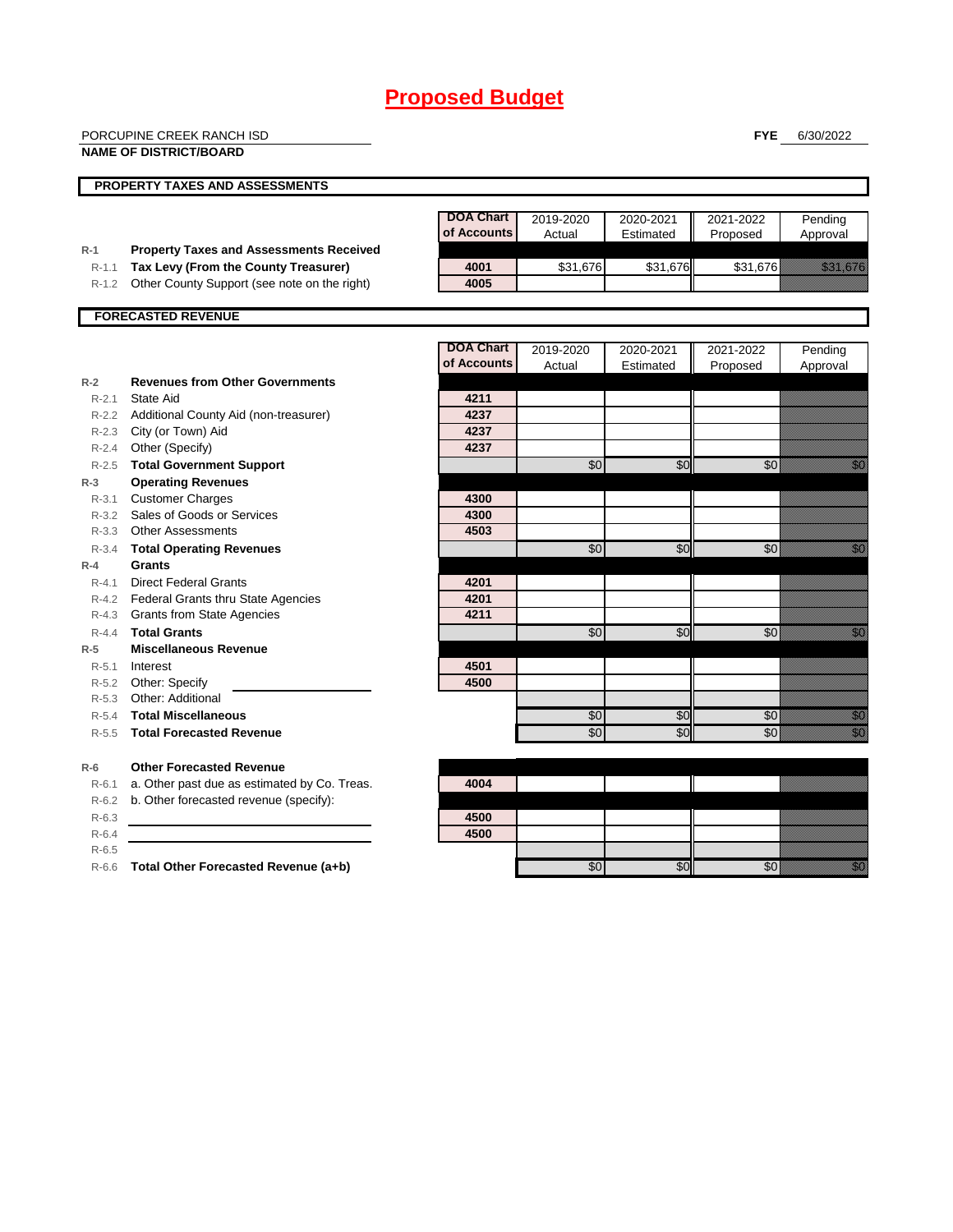#### **CAPITAL OUTLAY BUDGET**

|           |                             | <u>ul nuuu</u> |
|-----------|-----------------------------|----------------|
| $E-1$     | <b>Capital Outlay</b>       |                |
| $E - 1.1$ | <b>Real Property</b>        | 6201           |
| $E - 1.2$ | Vehicles                    | 6210           |
| $E-1.3$   | <b>Office Equipment</b>     | 6211           |
| $E - 1.4$ | Other (Specify)             |                |
| $E - 1.5$ |                             | 6200           |
| $E-1.6$   |                             | 6200           |
| $E - 1.7$ |                             |                |
| $E-1.8$   | <b>TOTAL CAPITAL OUTLAY</b> |                |

| <b>DOA Chart</b> | 2019-2020 | 2020-2021 | 2021-2022 | Pending  |
|------------------|-----------|-----------|-----------|----------|
| of Accounts      | Actual    | Estimated | Proposed  | Approval |
|                  |           |           |           |          |
| 6201             |           |           |           |          |
| 6210             |           |           |           |          |
| 6211             |           |           |           |          |
|                  |           |           |           |          |
| 6200             |           |           |           |          |
| 6200             |           |           |           |          |
|                  |           |           |           |          |
|                  |           |           |           |          |

#### **ADMINISTRATION BUDGET**

|           |                                      | <b>DOA Chart</b> | 2019-2020 | 2020-2021 | 2021-2022 | Pending                                                                                                                                                                                                                         |
|-----------|--------------------------------------|------------------|-----------|-----------|-----------|---------------------------------------------------------------------------------------------------------------------------------------------------------------------------------------------------------------------------------|
|           |                                      | of Accounts      | Actual    | Estimated | Proposed  | Approval                                                                                                                                                                                                                        |
| $E-2$     | <b>Personnel Services</b>            |                  |           |           |           |                                                                                                                                                                                                                                 |
| $E - 2.1$ | Administrator                        | 7002             |           |           |           |                                                                                                                                                                                                                                 |
| $E-2.2$   | Secretary                            | 7003             |           |           |           |                                                                                                                                                                                                                                 |
| $E - 2.3$ | Clerical                             | 7004             |           |           |           |                                                                                                                                                                                                                                 |
| $E - 2.4$ | Other (Specify)                      |                  |           |           |           |                                                                                                                                                                                                                                 |
| $E - 2.5$ |                                      | 7005             |           |           |           |                                                                                                                                                                                                                                 |
| $E-2.6$   |                                      | 7005             |           |           |           |                                                                                                                                                                                                                                 |
| $E-2.7$   |                                      |                  |           |           |           |                                                                                                                                                                                                                                 |
| $E-3$     | <b>Board Expenses</b>                |                  |           |           |           |                                                                                                                                                                                                                                 |
| $E - 3.1$ | Travel                               | 7011             |           |           |           |                                                                                                                                                                                                                                 |
| $E - 3.2$ | Mileage                              | 7012             |           |           |           |                                                                                                                                                                                                                                 |
| $E - 3.3$ | Other (Specify)                      |                  |           |           |           |                                                                                                                                                                                                                                 |
| $E - 3.4$ |                                      | 7013             |           |           |           |                                                                                                                                                                                                                                 |
| $E - 3.5$ |                                      | 7013             |           |           |           |                                                                                                                                                                                                                                 |
| $E - 3.6$ |                                      |                  |           |           |           |                                                                                                                                                                                                                                 |
| $E-4$     | <b>Contractual Services</b>          |                  |           |           |           |                                                                                                                                                                                                                                 |
| $E - 4.1$ | Legal                                | 7021             |           |           |           |                                                                                                                                                                                                                                 |
| $E - 4.2$ | Accounting/Auditing                  | 7022             |           |           |           |                                                                                                                                                                                                                                 |
| $E - 4.3$ | Other (Specify)                      |                  |           |           |           |                                                                                                                                                                                                                                 |
| $E-4.4$   |                                      | 7023             |           |           |           |                                                                                                                                                                                                                                 |
| $E-4.5$   |                                      | 7023             |           |           |           |                                                                                                                                                                                                                                 |
| $E-4.6$   |                                      |                  |           |           |           |                                                                                                                                                                                                                                 |
| $E-5$     | <b>Other Administrative Expenses</b> |                  |           |           |           |                                                                                                                                                                                                                                 |
| $E - 5.1$ | Office Supplies                      | 7031             |           |           |           |                                                                                                                                                                                                                                 |
| $E-5.2$   | Office equipment, rent & repair      | 7032             |           |           |           |                                                                                                                                                                                                                                 |
| $E-5.3$   | Education                            | 7033             |           |           |           |                                                                                                                                                                                                                                 |
| $E - 5.4$ | Registrations                        | 7034             |           |           |           |                                                                                                                                                                                                                                 |
| $E-5.5$   | Other (Specify)                      |                  |           |           |           |                                                                                                                                                                                                                                 |
| $E-5.6$   | Newspape notifications               | 7035             | \$127     | \$226     | \$250     | <u>gang di</u>                                                                                                                                                                                                                  |
| $E - 5.7$ | Postage Stamps-Election              | 7035             |           | \$18      |           |                                                                                                                                                                                                                                 |
| $E - 5.8$ | see additional details               |                  |           | \$54      |           |                                                                                                                                                                                                                                 |
| $E-6$     | <b>TOTAL ADMINISTRATION</b>          |                  | \$127     | \$297     | \$250     | a katika katika katika katika alifuwa alifuwa alifuwa alifuwa alifuwa alifuwa alifuwa alifuwa alifuwa alifuwa<br>Katika alifuwa alifuwa alifuwa alifuwa alifuwa alifuwa alifuwa alifuwa alifuwa alifuwa alifuwa alifuwa alifuwa |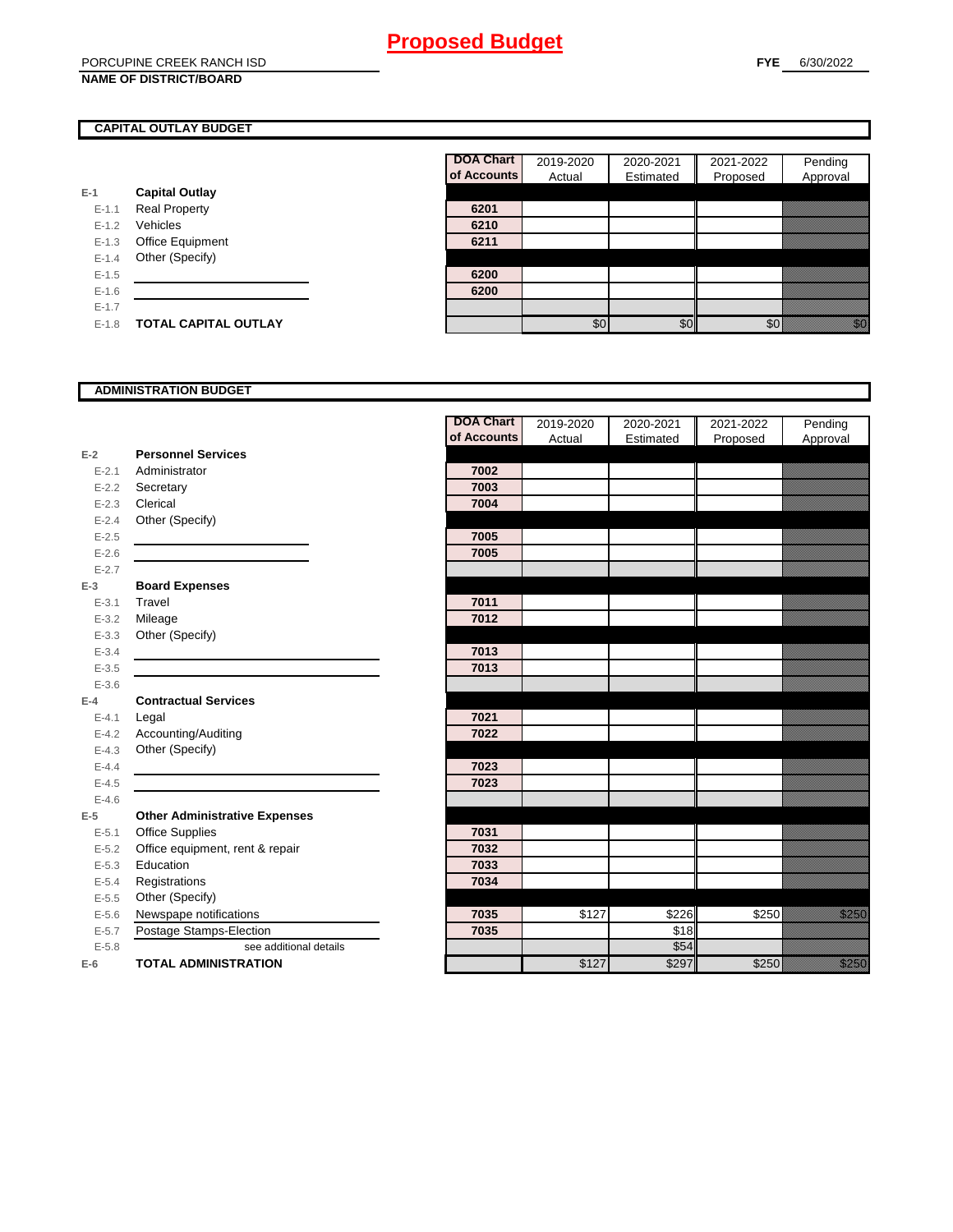PORCUPINE CREEK RANCH ISD

#### **OPERATIONS BUDGET**

**E-7**

E-7.6 **E-8 Travel**

E-8.5 **E-9**

E-9.5 **E-10**

E-10.5 **E-11 Contractual Arrangements (List)** 

E-11.5 **E-12 Other operations (Specify)** 

|           |                                                                                           | <b>DOA Chart</b><br>of Accounts | 2019-2020<br>Actual | 2020-2021<br>Estimated | 2021-2022<br>Proposed | Pending<br>Approval                                                                                                                                                                                                              |
|-----------|-------------------------------------------------------------------------------------------|---------------------------------|---------------------|------------------------|-----------------------|----------------------------------------------------------------------------------------------------------------------------------------------------------------------------------------------------------------------------------|
| $E-7$     | <b>Personnel Services</b>                                                                 |                                 |                     |                        |                       |                                                                                                                                                                                                                                  |
| $E - 7.1$ | Wages--Operations                                                                         | 7202                            |                     |                        |                       |                                                                                                                                                                                                                                  |
| $E - 7.2$ | <b>Service Contracts</b>                                                                  | 7203                            |                     |                        |                       |                                                                                                                                                                                                                                  |
| $E - 7.3$ | Other (Specify)                                                                           |                                 |                     |                        |                       |                                                                                                                                                                                                                                  |
| $E - 7.4$ |                                                                                           | 7204                            |                     |                        |                       |                                                                                                                                                                                                                                  |
| $E - 7.5$ |                                                                                           | 7204                            |                     |                        |                       |                                                                                                                                                                                                                                  |
| $E - 7.6$ |                                                                                           |                                 |                     |                        |                       |                                                                                                                                                                                                                                  |
| E-8       | <b>Travel</b>                                                                             |                                 |                     |                        |                       |                                                                                                                                                                                                                                  |
| $E - 8.1$ | Mileage                                                                                   | 7211                            |                     |                        |                       |                                                                                                                                                                                                                                  |
| $E - 8.2$ | Other (Specify)                                                                           |                                 |                     |                        |                       |                                                                                                                                                                                                                                  |
| $E - 8.3$ |                                                                                           | 7212                            |                     |                        |                       |                                                                                                                                                                                                                                  |
| $E - 8.4$ |                                                                                           | 7212                            |                     |                        |                       |                                                                                                                                                                                                                                  |
| $E - 8.5$ |                                                                                           |                                 |                     |                        |                       |                                                                                                                                                                                                                                  |
| E-9       | <b>Operating supplies (List)</b>                                                          |                                 |                     |                        |                       |                                                                                                                                                                                                                                  |
| $E-9.1$   |                                                                                           | 7220                            |                     |                        |                       |                                                                                                                                                                                                                                  |
| $E - 9.2$ |                                                                                           | 7220                            |                     |                        |                       |                                                                                                                                                                                                                                  |
| $E - 9.3$ | the control of the control of the control of the control of the control of the control of | 7220                            |                     |                        |                       |                                                                                                                                                                                                                                  |
| $E - 9.4$ |                                                                                           | 7220                            |                     |                        |                       |                                                                                                                                                                                                                                  |
| $E-9.5$   |                                                                                           |                                 |                     |                        |                       |                                                                                                                                                                                                                                  |
| $E-10$    | <b>Program Services (List)</b>                                                            |                                 |                     |                        |                       |                                                                                                                                                                                                                                  |
| $E-10.1$  |                                                                                           | 7230                            |                     |                        |                       |                                                                                                                                                                                                                                  |
| $E-10.2$  |                                                                                           | 7230                            |                     |                        |                       |                                                                                                                                                                                                                                  |
| $E-10.3$  |                                                                                           | 7230                            |                     |                        |                       |                                                                                                                                                                                                                                  |
| $E-10.4$  |                                                                                           | 7230                            |                     |                        |                       |                                                                                                                                                                                                                                  |
| $E-10.5$  |                                                                                           |                                 |                     |                        |                       |                                                                                                                                                                                                                                  |
| $E-11$    | <b>Contractual Arrangements (List)</b>                                                    |                                 |                     |                        |                       |                                                                                                                                                                                                                                  |
| $E-11.1$  |                                                                                           | 7400                            |                     |                        |                       |                                                                                                                                                                                                                                  |
| $E-11.2$  |                                                                                           | 7400                            |                     |                        |                       |                                                                                                                                                                                                                                  |
| $E-11.3$  |                                                                                           | 7400                            |                     |                        |                       |                                                                                                                                                                                                                                  |
| $E-11.4$  |                                                                                           | 7400                            |                     |                        |                       |                                                                                                                                                                                                                                  |
| $E-11.5$  |                                                                                           |                                 |                     |                        |                       |                                                                                                                                                                                                                                  |
| $E-12$    | <b>Other operations (Specify)</b>                                                         |                                 |                     |                        |                       |                                                                                                                                                                                                                                  |
| $E-12.1$  | Snow Plow/ Road Maintenance                                                               | 7450                            | \$8,583             | \$14,326               | \$13,151              | <u>esti talianti parti est</u>                                                                                                                                                                                                   |
| $E-12.2$  | Water Line Repair                                                                         | 7450                            | \$1,880             |                        |                       |                                                                                                                                                                                                                                  |
| $E-12.3$  | Weed Abatement                                                                            | 7450                            |                     |                        | \$600                 | a katika katika katika katika katika katika alikuwa alikuwa alikuwa alikuwa alikuwa alikuwa alikuwa alikuwa al<br>Katika katika katika katika katika katika katika katika katika katika katika katika katika katika katika katik |
| $E-12.4$  | Propane/ tank rental/water filtration                                                     | 7450                            | \$697               | \$575                  | \$575                 | a katika katika katika katika ali                                                                                                                                                                                                |
| $E-12.5$  | see additional details                                                                    |                                 | \$3,500             | \$3,500                | \$3,500               | <u>ti ka</u>                                                                                                                                                                                                                     |
| $E-13$    | <b>TOTAL OPERATIONS</b>                                                                   |                                 | \$14,660            | \$18,401               | \$17,826              | <u>esta luego esta</u>                                                                                                                                                                                                           |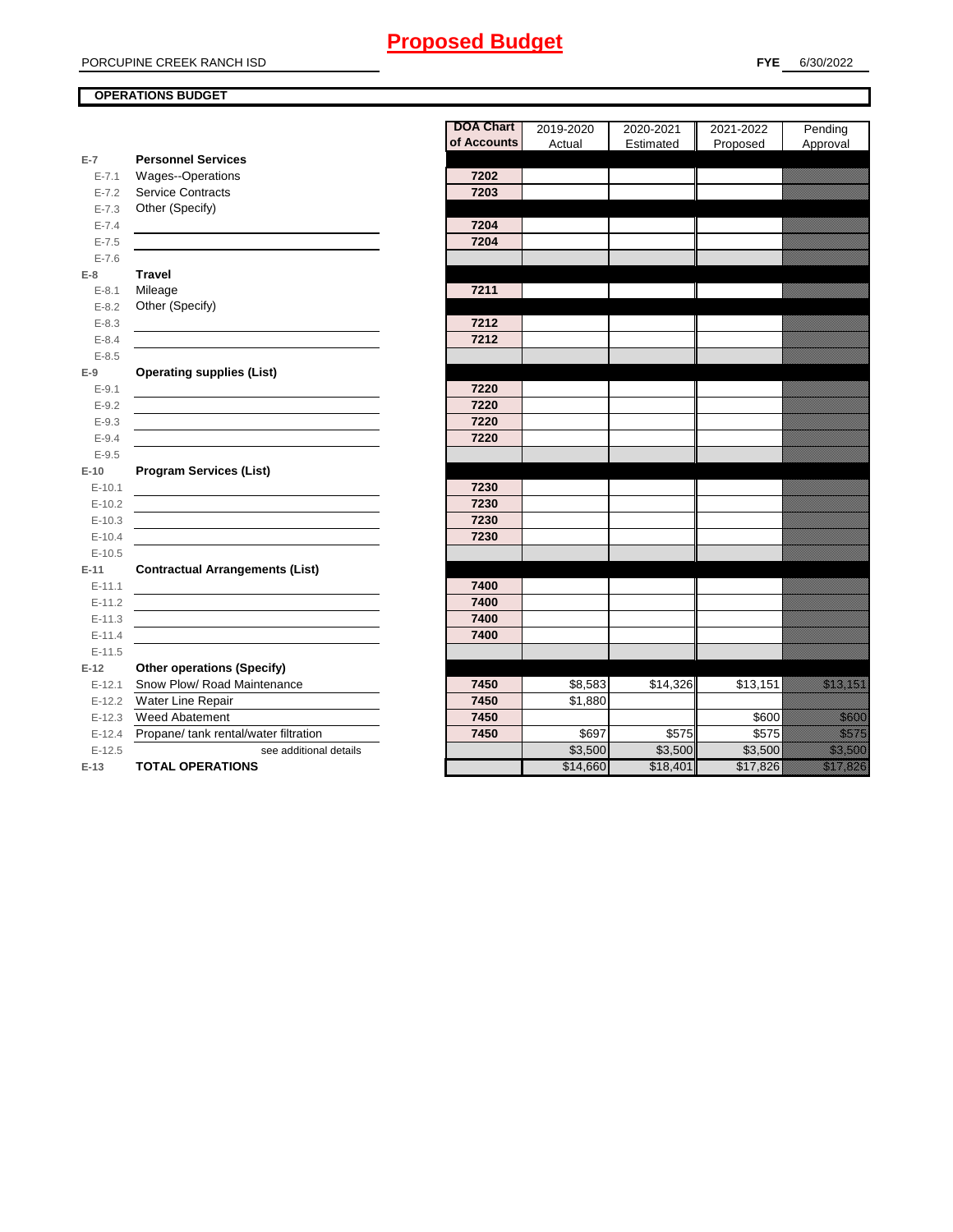#### PORCUPINE CREEK RANCH ISD

#### **INDIRECT COSTS BUDGET**

|          |                               | <b>DOA Chart</b> | 2019-2020 | 2020-2021 | 2021-2022 | Pending                                                                                                                                                                                                                         |
|----------|-------------------------------|------------------|-----------|-----------|-----------|---------------------------------------------------------------------------------------------------------------------------------------------------------------------------------------------------------------------------------|
|          |                               | of Accounts      | Actual    | Estimated | Proposed  | Approval                                                                                                                                                                                                                        |
| $E-14$   | Insurance                     |                  |           |           |           |                                                                                                                                                                                                                                 |
| $E-14.1$ | Liability                     | 7502             |           |           |           |                                                                                                                                                                                                                                 |
| $E-14.2$ | <b>Buildings and vehicles</b> | 7503             |           |           |           |                                                                                                                                                                                                                                 |
| $E-14.3$ | Equipment                     | 7504             |           |           |           |                                                                                                                                                                                                                                 |
| $E-14.4$ | Other (Specify)               |                  |           |           |           |                                                                                                                                                                                                                                 |
| $E-14.5$ | <b>Surety Bond</b>            | 7505             | \$100     | \$100     | \$100     | <u>ti ka</u>                                                                                                                                                                                                                    |
| $E-14.6$ |                               | 7505             |           |           |           |                                                                                                                                                                                                                                 |
| $E-14.7$ |                               |                  |           |           |           |                                                                                                                                                                                                                                 |
| $E-15$   | Indirect payroll costs:       |                  |           |           |           |                                                                                                                                                                                                                                 |
| $E-15.1$ | FICA (Social Security) taxes  | 7511             |           |           |           |                                                                                                                                                                                                                                 |
| $E-15.2$ | <b>Workers Compensation</b>   | 7512             |           |           |           |                                                                                                                                                                                                                                 |
| $E-15.3$ | <b>Unemployment Taxes</b>     | 7513             |           |           |           |                                                                                                                                                                                                                                 |
| $E-15.4$ | Retirement                    | 7514             |           |           |           |                                                                                                                                                                                                                                 |
| $E-15.5$ | Health Insurance              | 7515             |           |           |           |                                                                                                                                                                                                                                 |
| $E-15.6$ | Other (Specify)               |                  |           |           |           |                                                                                                                                                                                                                                 |
| $E-15.7$ |                               | 7516             |           |           |           |                                                                                                                                                                                                                                 |
| $E-15.8$ |                               | 7516             |           |           |           |                                                                                                                                                                                                                                 |
| $E-15.9$ |                               |                  |           |           |           |                                                                                                                                                                                                                                 |
| $E-17$   | <b>TOTAL INDIRECT COSTS</b>   |                  | \$100     | \$100     | \$100     | e santa de la concellação de la concellação de la concellação de la concellação de la concellação de la concel<br>Está concellação de la concellação de la concellação de la concellação de la concellação de la concellação de |

#### **DEBT SERVICE BUDGET**

| D-1 | <b>Debt Service</b> |  |
|-----|---------------------|--|
|     |                     |  |

D-1.1 **Principal** 

D-1.2 **Interest** 

D-1.3 **Fees** 

**D-2 TOTAL DEBT SERVICE** 

| DOA Chart   | 2019-2020 | 2020-2021 | 2021-2022 | Pending  |
|-------------|-----------|-----------|-----------|----------|
| of Accounts | Actual    | Estimated | Proposed  | Approval |
|             |           |           |           |          |
| 6401        |           |           |           |          |
| 6410        |           |           |           |          |
| 6420        |           |           |           |          |
|             |           |           |           |          |